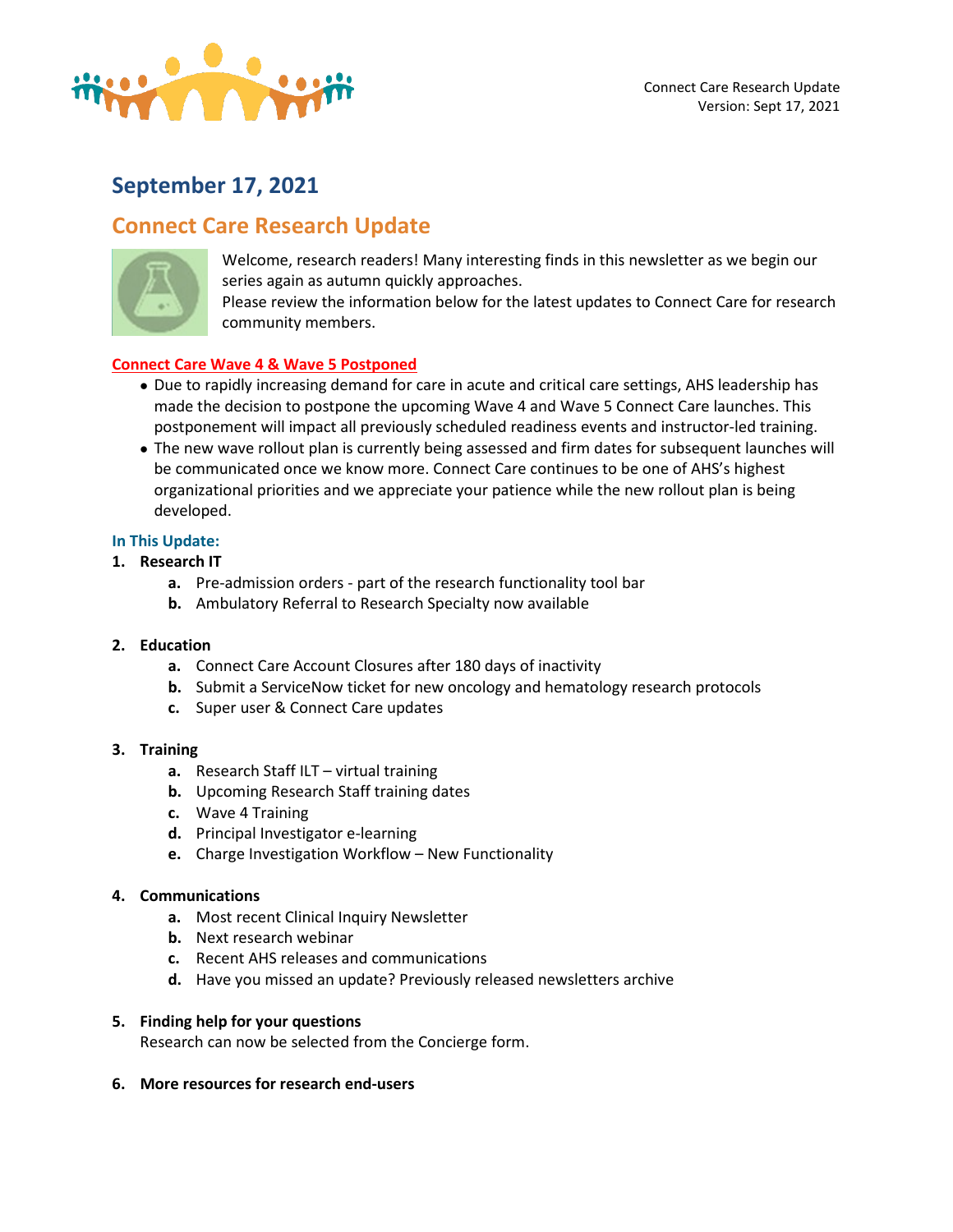



## **1. Research IT**

**a. Pre-admission orders - part of the research functionality tool bar** Date of Fix: Dec 3 2020

System Update: Enabling Phase of Care orders for researchers

Description: To help clinicians manage the orders for each stage of a patient's surgery or multistage procedure, researchers can now designate specific phases of care when signing orders. Phases of care help other clinicians, such as nurses, know the right time to act on each order. Impact to Users: Pre-Admission, Pre-procedure, Intra-procedure or Post-procedure orders placed by researchers will be visible and acted on by inpatient nursing staff.

# **b. Ambulatory Referral to Research Specialty now available**

Date of Fix: Mar 18 2021

System Update: The EDM WMC PED (Edmonton Walter Mackenzie Center) CIU department has been configured to receive research referrals.

Description: AMB referral to research is an order available for clinicians who want to send patients to a department that is a research specialty. Description:

Impact to Users: Research departments can be configured to receive ambulatory referrals for encounters related to research. Staff working in a research department can monitor and triage requests with an In Basket pool that receives referrals. If you know of a research department that would benefit from receiving research referrals, have the unit manager put in a request to have their department added to the list of departments receiving research referrals.

# **2. Education**

# **a. Connect Care Account Closures after 180 days of inactivity**

On July 22, 2021, the AHS Identity & Access Management (AHS IAM) system implemented a new security practice for Connect Care End Users. Connect Care accounts that are not accessed for 180 consecutive days (approximately 6 months) will be disabled. If your account is disabled, you will be unable to login to Connect Care.

This means that an automated email notification from "Identity Management" (the AHS IAM system) will be sent to anyone who may currently have a Connect Care access account (including physicians).

The IAM email notifications will be sent to the end-user and the Manager (Authorized Approver) on record who authorized the initial Connect Care access. The IAM email notifications will be sent at 30-, 15-, and 2- days prior to the Connect Care access account's expiry date. These emails are personalized and will provide the expiry date and actions that may be taken to maintain access.

The first possible date that a Connect Care account could be disabled is August 24, 2021. No accounts will have been disabled before this date.

Please refer to the attached memo for additional details:

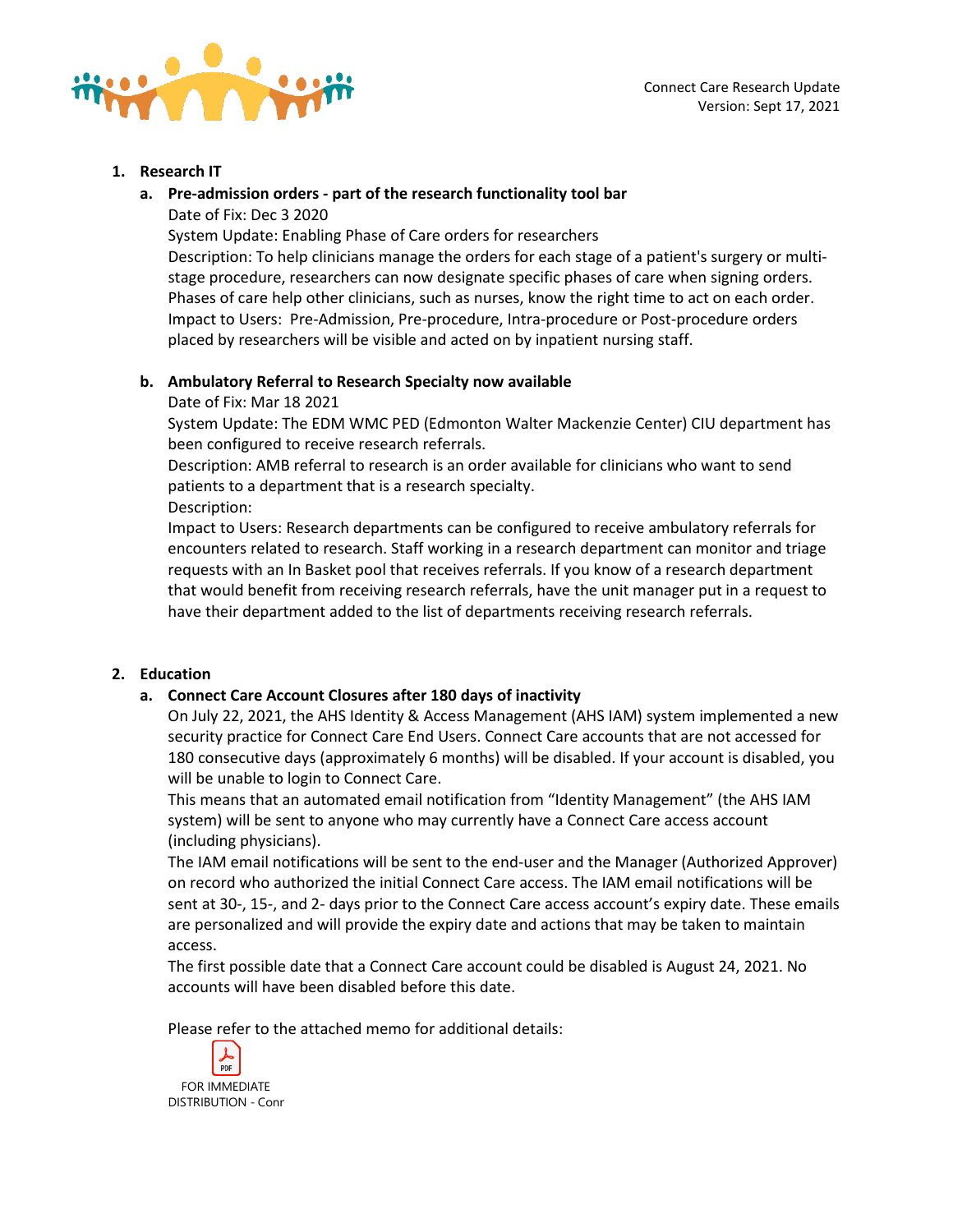

**b. Submit a ServiceNow ticket for new oncology and hematology research protocols** For any Oncology and Hematology research study protocols that require a corresponding ordering tool in Connect Care (Beacon Protocol), an official ticket via th[e Connect Care](https://insite.albertahealthservices.ca/cis/Page23730.aspx)  [Concierge page or Solution Centre](https://insite.albertahealthservices.ca/cis/Page23730.aspx) must be submitted by a member of the research team.

Build time for Oncology and Hematology Beacon research protocols is approximately 8 to 12 weeks and will depend on resource availability, protocol complexity, number of arms, requirements for research drug build, availability of research team to provide build information and participate in build validation, etc.

Build requests should be submitted as soon as possible.

When logging the ticket:

- For Issue Type, indicate 'Clinical'
- For Issue Title, indicate 'New Oncology/Hematology Research protocol build request'
- In the description, indicate the ticket should be routed to the 'Clinical System Design-Business Support' team

The following details are ideal to be included in the ticket description. However, the CKCM (Clinical System Design-Business Support) team can also follow up with these details as the most important piece is the ticket submission itself.

- Study name
- Ethics ID
- Name of PI and Coordinator
- Location of trial (if multiple sites, provide list of all)
- Estimated accrual numbers at each site
- Number of arms/phases (to determine how many treatment plans/protocols will need to be built)
- Anticipated date of opening so we can prioritize the build in our project plan
- Where in the approval process is this study
- Investigator's Brochure or product monograph of the investigational agent.
- Full protocol
- The following if not already part of full protocol and/or if available as separate documents:
- Protocol Summary identifying the arms/phases, medications and basic study design
- The schedule of events (table with footnotes)
- The treatment summary (chemotherapy, investigational meds, supportive treatment)
- Procedures includes details of specific periods or days throughout the trial (Screening Period, Treatment Period, etc)
- Tables or section regarding labs (including pharmacokinetics, pharmacodynamics, biomarkers), and bone marrow aspirate/bx
- Dose modification or toxicity management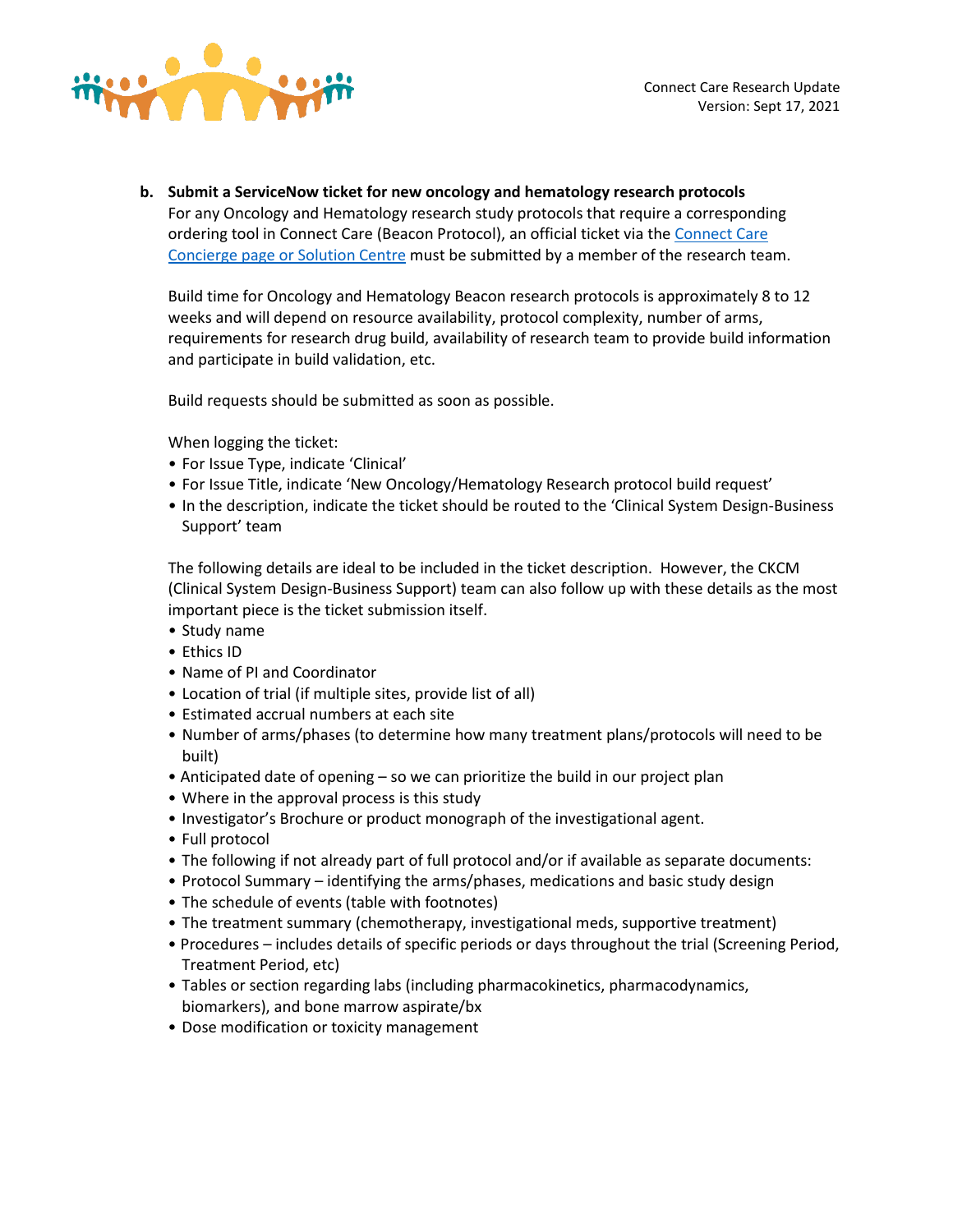

## Amendments to existing Cancer research protocols:

An official ticket via the [Connect Care Concierge page or Solution Centre](https://insite.albertahealthservices.ca/cis/Page23730.aspx) is required to be submitted by a member of the research team as soon as the amendment version is available.

When logging the ticket:

- For Issue Type, indicate 'Clinical'
- For Issue Title, indicate 'Amendment to Oncology/Hematology Research protocol'
- In the description, indicate the ticket should be routed to the 'Clinical System Design-Business Support' team as well as details of the amendment.

# **c. Super user & Connect Care updates**

**Are you a Wave 1 super user that would like to assist new research end users with future Connect Care implementations?** Your research colleagues across the province may require your enthusiasm and expertise. We are looking to recruit existing research end users who are familiar and comfortable with using Connect Care and in turn, would be available to contact, as a way to provide support to those Research Teams new to the system. Please contact cc.research@ahs.ca for more information.

**Do you want to become even more '***SUPER***'?** Super Users are on-site system knowledge and workflow champions, implementation experts, and support their colleagues to use new system features. Therefore, it is important that Super Users access and review all the available resources in preparation for Wave-specific Connect Care launches. There are resources that research super users may wish to have on hand. These include;

- o The AHS Connect Care Super User home page [\(Super User Resources | Insite](https://insite.albertahealthservices.ca/cis/Page23883.aspx)  [\(albertahealthservices.ca\)\)](https://insite.albertahealthservices.ca/cis/Page23883.aspx) or the research and other Learning Home Dashboards in Connect Care. This includes access to information such as need to know topics; what to expect during launch; view recordings; and to learn more about wave specific timelines.
- o [Super User Newsletter August 2021 \(albertahealthservices.ca\).](https://insite.albertahealthservices.ca/main/assets/cis/tms-cis-su-newsletter-2021-08.pdf) Offers information about training requirements, how to become more 'super', and general materials for specific upgrades such as document scanning; COVID-19 precautions; and end user workflow information. Once you complete your research super-user training, please email connectcaresuperusers@ahs.ca to be added to the regular monthly newsletter distribution list.

# **3. Training**

# **a. Research Staff ILT – virtual training**

Research Staff ILT training is provided virtually through Zoom and is split into two 4-hour sessions spanning two days. Users must confirm that they have the required technical access requirements for the course. Credentialed trainers meet with users in advance of the training session to ensure that each user can technically perform the virtual training. Of note, the prerequisite course for Research Staff ILT, Ambulatory Nurse Shared will continue to be provided as an in-classroom training.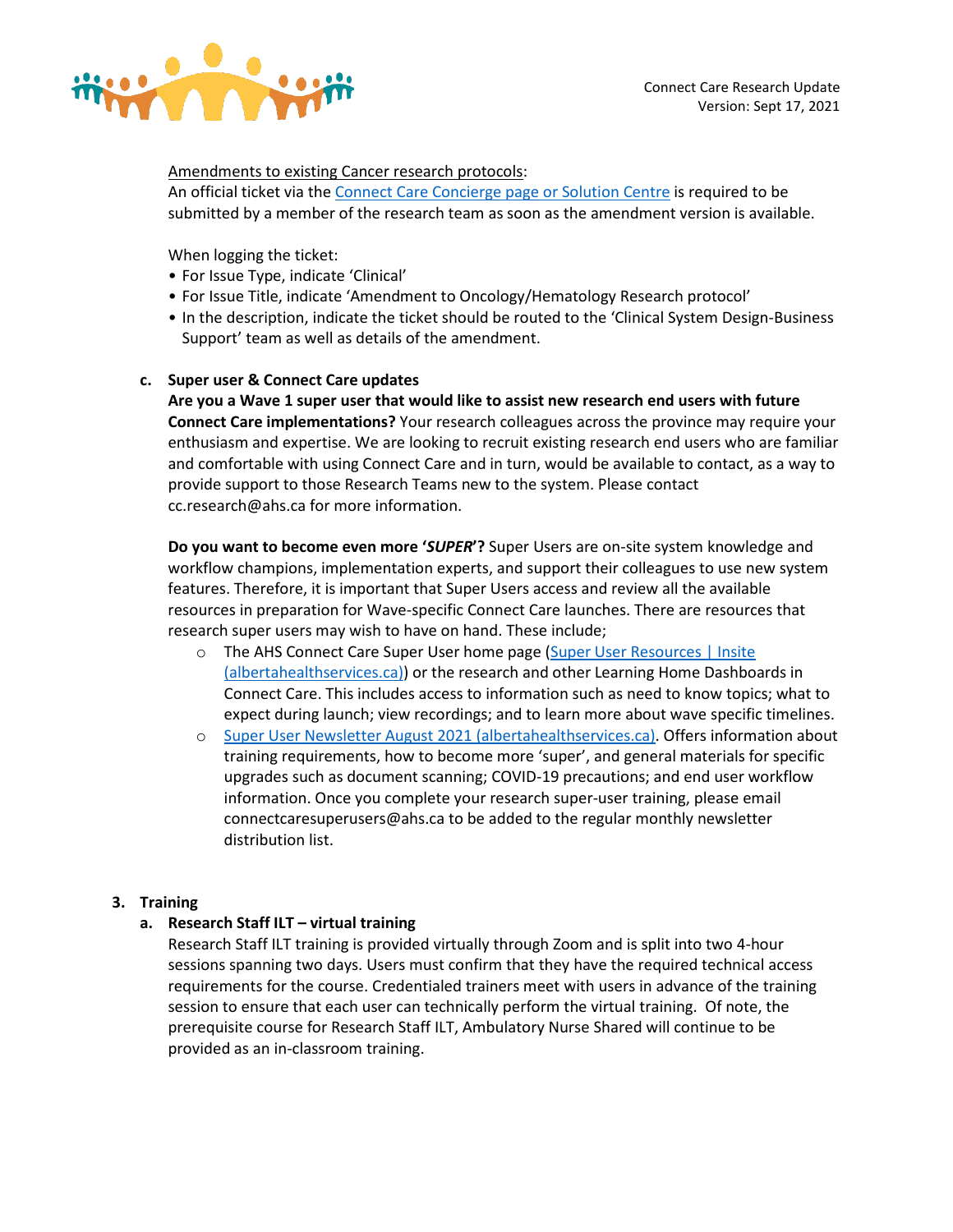

- **b. Upcoming Research Staff training dates** *– intended for Wave 1, 2 & 3 new hires (not Wave 4-9 users)*
	- i. September 28 & 29, 2021, 8:00am to 12:00pm
	- ii. October 5 & 6, 2021, 8:00am to 12:00pm
	- iii. October 13 & 14, 2021, 8:00am to 12:00pm

# **c. Wave 4 Training**

All Wave 4 training sessions have been cancelled as of September 3, 2021 and end users have been withdrawn from training dates. An AHS representative will contact each end user when Wave 4 training re-enrollment starts.

# **d. Principal Investigator e-learning**

In an effort to promote uptake and adoption of the research training, a brief e-learning (~20min) has been developed and is now available in MLL to support the role of investigator oversight for research studies in Connect Care. This e-learning does not replace the in-depth training provided on research workflows in-system including the use of the research navigator tools or any reporting/analytics tools available in other Connect Care courses.

Topics covered in the e-learning include:

- Updating the Research Study Record
- Associating Patients to Research Studies
- Associating Encounters to Studies
- Associating Orders to Studies [covers research labs, INV drugs]
- Signing Pended Orders
- Documenting Adverse Events
- Reviewing Adverse Events
- Charge Review
- Additional Resources [dashboards, reporting courses]

All new research investigators will be required to complete the Research Investigator e-learning and EUPA (end user proficiency assessment), and all other investigators have access to this course via My Learning Link.

# **e. Charge Investigation Workflow – New Functionality**

If you are unsure why a charge is appearing under the bill-to-study section in your charge review, you can request a review using the charge investigation workflow. This is new functionality that was activated for our research teams. The charge review request is routed to the finance department who will follow up via InBasket with the requester.

Tip sheet on how to perform this workflow is available on Insite[: Research Charge Investigation](https://insite.albertahealthservices.ca/Main/assets/cistr/tms-cis-tr-research-staff-charge-investigation.pdf) and on the Research Coordinator Learning Home Dashboard.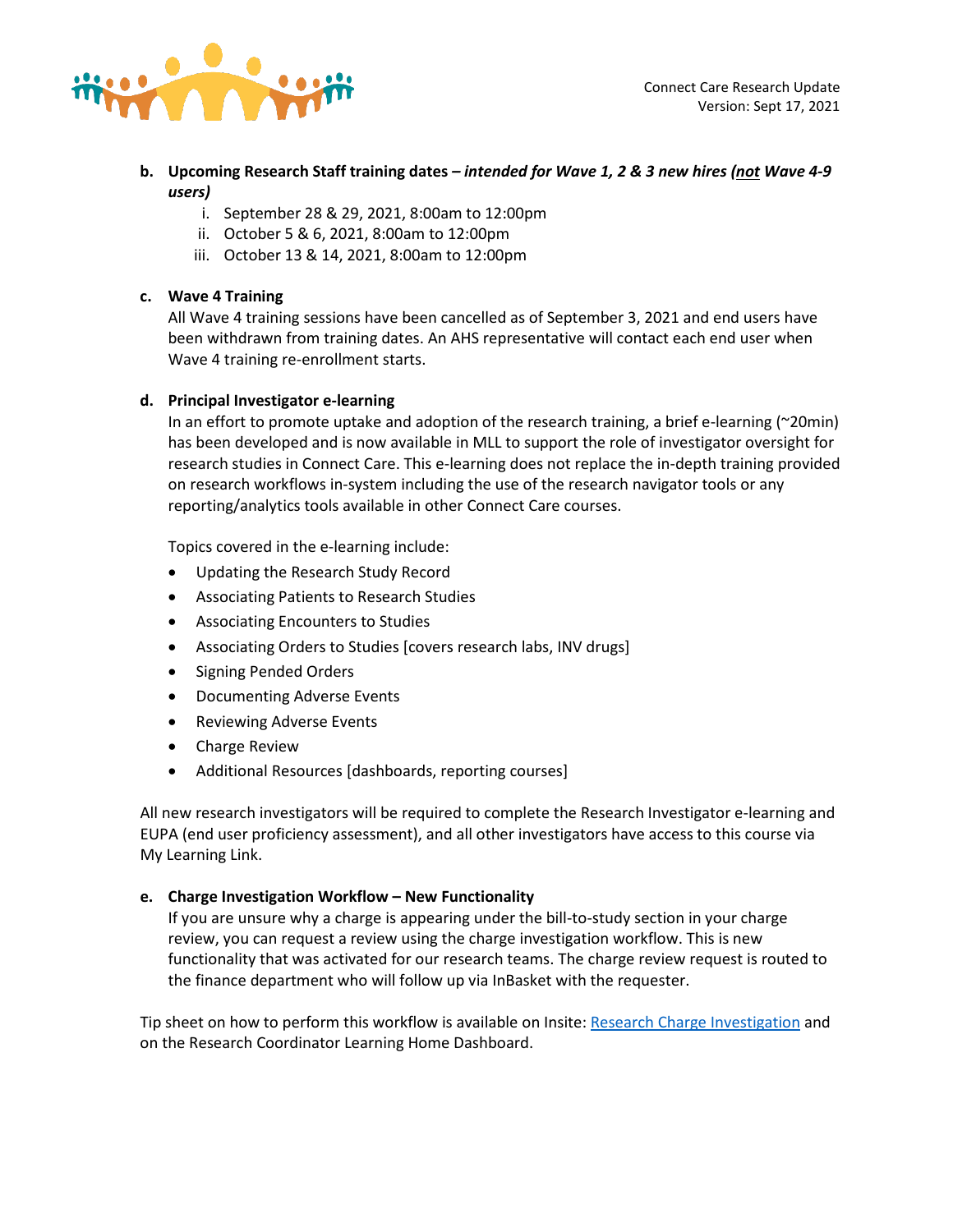

# **4. Communications**

## **a. Most recent Clinical Inquiry Newsletter**

To view the most recent version of the provincial Clinical Inquiry newsletter (Research & Analytics) please click on following hyperlink: CI Newsletter - [Aug2021.pdf \(ahsnet.ca\).](https://extranet.ahsnet.ca/teams/CCCommunity/CCWG/Documents/CI%20Newsletter%20-%20Aug2021.pdf) If you are interested to become a monthly recipient of the newsletter, please contact: [cc.research@ahs.ca.](mailto:CC.research@ahs.ca)

## **b. Next research webinar**

Our monthly open webinars are a great way to stay informed about research functionalities in Connect Care and participant in upcoming readiness activities and events, such as training. Please join our monthly open sessions (via Zoom). To request a webinar invitation, please contact: [cc.research@ahs.ca](mailto:CC.research@ahs.ca)

**Next webinar:** Monday, October 18th, 2021 from 12:00-1:00pm **Topic:** To be determined

You can find links to previously recorded webinars on the Health System Acces[s website](https://extranet.ahsnet.ca/teams/AHSRA/SitePages/Home.aspx) under the heading 'Presentations and Videos'.

## **c. Recent AHS releases and communications**

For further reading on Connect Care Inquiry and Research we encourage you to read the following documents or visit [Provincial Health System Access -](https://extranet.ahsnet.ca/teams/AHSRA/SitePages/Home.aspx) Home (ahsnet.ca):

- [Getting Started with Connect Care\\_contacts and resources.pdf \(ahsnet.ca\)](https://extranet.ahsnet.ca/teams/AHSRA/Connect%20Care%20Library/Getting%20Started%20with%20Connect%20Care_contacts%20and%20resources.pdf)
- CC Research Wave 4 Research Coordinator Checklist 07May2021.pdf (ahsnet.ca)
- [Connect Care Charting Etiquette \(ahsnet.ca\)](https://extranet.ahsnet.ca/teams/AHSRA/Connect%20Care%20Library/AHS_CC_Research_Charting_Etiquette.pdf)
- [Connect Care Frequently Asked Questions \(ahsnet.ca\)](https://extranet.ahsnet.ca/teams/AHSRA/Connect%20Care%20Library/Connect%20Care%20FAQs.pdf)
- [CC Research\\_Clinical Department and Service Area Tip Sheet\\_Apr2021.pdf](https://extranet.ahsnet.ca/teams/AHSRA/Connect%20Care%20Library/CC%20Research_Clinical%20Department%20and%20Service%20Area%20Tip%20Sheet_Apr2021.pdf)  [\(ahsnet.ca\)](https://extranet.ahsnet.ca/teams/AHSRA/Connect%20Care%20Library/CC%20Research_Clinical%20Department%20and%20Service%20Area%20Tip%20Sheet_Apr2021.pdf)
- [Connect Care Bytes Blog](http://www.bytesblog.ca/)

# **d. Have you missed an update? Previously released newsletters archive**

We have an archive of previous Connect Care Research updates a[t Provincial Health System Access -](https://extranet.ahsnet.ca/teams/AHSRA/SitePages/Home.aspx) [Home \(ahsnet.ca\)](https://extranet.ahsnet.ca/teams/AHSRA/SitePages/Home.aspx) under 'Newsletters'

# **5. Finding help for your questions**

**Research** has been added back as an issue type on the [Connect Care Concierge tool.](https://insite.albertahealthservices.ca/Main/cc/SitePages/ConnectCareHelp.aspx) [Connect Care Help | Insite \(albertahealthservices.ca\).](https://insite.albertahealthservices.ca/Main/cc/SitePages/ConnectCareHelp.aspx) Thank you for your patience as we worked with IT to resolve this!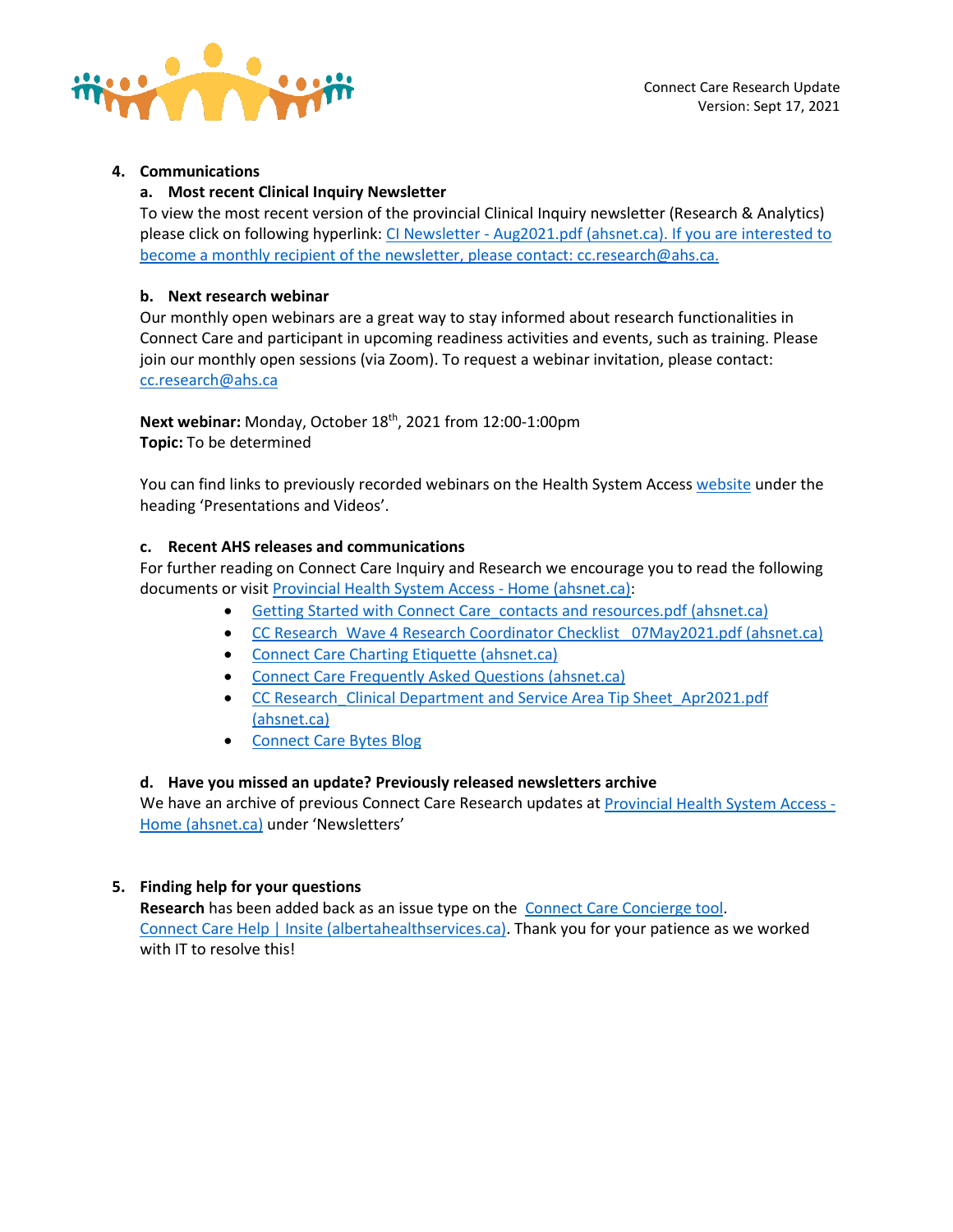

| To help us route your query appropriately, please select what category best<br>matches your issue or concern. |              |  |
|---------------------------------------------------------------------------------------------------------------|--------------|--|
| Select Issue Type                                                                                             | $\checkmark$ |  |
| Select Issue Type                                                                                             |              |  |
| Clinical                                                                                                      |              |  |
| Billing - Claims / Hospital                                                                                   |              |  |
| Billing - Claims / Professional                                                                               |              |  |
| Patient Access - Referrals / PAS                                                                              |              |  |
| Patient Access - Registration                                                                                 |              |  |
| Patient Access - Scheduling                                                                                   |              |  |
| Patient Flow - Bed Management/EVS/Portering/Transfer Center                                                   |              |  |
| Provider Management                                                                                           |              |  |
| <b>Health Information Management</b>                                                                          |              |  |
| Reporting (Business Intelligence)                                                                             |              |  |
| Research<br>じ                                                                                                 |              |  |
| Results Delivery - Cardiology                                                                                 |              |  |
| Results Delivery - Diagnostic Imaging                                                                         | ation you    |  |

The Connect Care Research Support Team wants to ensure the timely resolution, proper documentation and reporting of your Connect Care-related questions and concerns to minimize potential risks to the safe delivery of patient care. So read on to ensure you know how to reach out for help.

# **For Urgent issues (including login or device concerns) or IT related issues call 1-877-311-4300**  (Please visit: **Insite IT Service Desk & Solution Center** for more information).

**For your research workflow issues:** 

- **1) Ask a local research super-user first**; your colleagues are your first best resource.
- **2) Solutions Center**  to connect with someone immediately by telephone, call 1-877-311-4300 and follow the prompts to reach a live person and submit a Connect Care IT ticket.
- **3) Submit an IT Ticket Online**
	- Complete the online form at [https://insite.albertahealthservices.ca/main/cc/SitePages/ConnectCareHelp.aspx.](https://insite.albertahealthservices.ca/main/cc/SitePages/ConnectCareHelp.aspx)
	- Select 'Research' as the Issue Type
	- Search for your own Connect Care Department name
	- Select the patient care setting that applies to your situation (is it outpatient? Inpatient? Emergency department?)
	- Add a title for your issue
	- Lastly, enter an issue description, click 'submit' and you are done! You should see a ticket number on screen and receive a confirmation email to your AHS email address.

**Note: If a Patient Safety Event has occurred (hazard up to harm), it is recommended that you submit a [Reporting and Learning System \(RLS\) report](https://insite.albertahealthservices.ca/tools/rls/Page1284.aspx)** and include your service desk ticket number in your report.